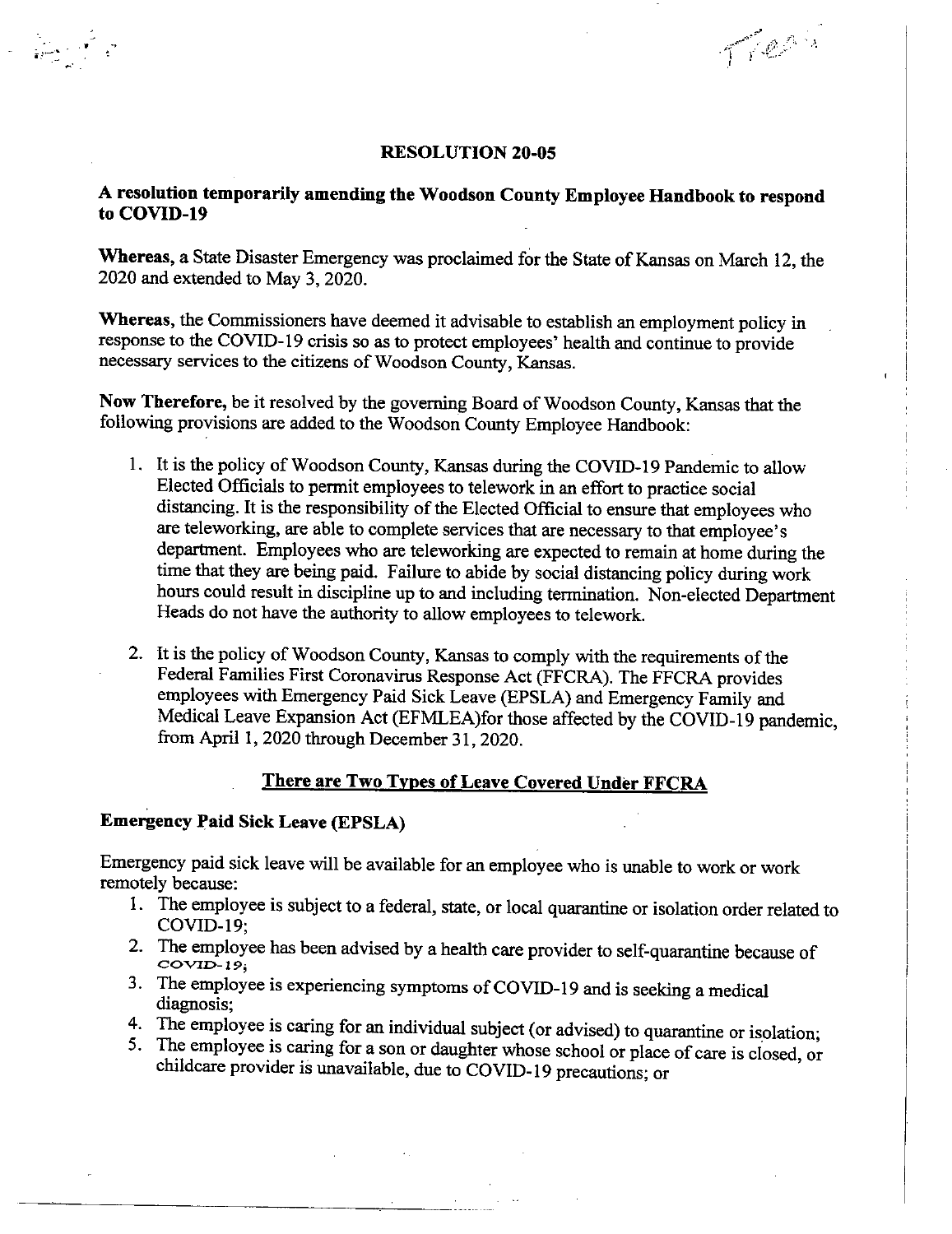6. The employee is experiencing substantially similar conditions as specified by the Secretary of Health and Human Services, in consultation with the Secretaries of Labor and Treasury.

#### **Eligibility for EPSL**

All employees, regardless of their tenure with the organization, with full-time or part-time status are eligible to receive this benefit.

#### **Paid Benefits for EPSL**

Eligible employees will receive up to two weeks of paid sick leave.

- Full-time employees: 80 hours at their regular rate of pay.
- Part-time employees: the number of hours that the employee works, on average, over a two-week period.

#### **Return to Work Following EPSLA**

Employees are required to follow guidelines established by the Centers for Disease Control and Prevention as it relates to ceasing home isolation practices.

## **Emergency Family Medical Leave Act (EFMLEA) Expansion**

Employees will be entitled to take up to 12 weeks of job-protected leave if an employee is unable to work (or remote work) due to caring for the employee's son or daughter (who is under 18) because the child's school or place of care has been closed or his or her childcare provider is unavailable due to the public health emergency.

Generally, an employee does not need to take such leave if another suitable individual- such as a co-parent, co-guardian, or the usual child care provider is available to provide the care the employee's child needs.

## **Eligibility for EFMLEA**

Under this policy, full-time and part-time employees who have been on Woodson County, Kansas's payroll for 30 days, prior to taking the leave, are eligible for leave. However, if an employee has previously used 12 weeks of FMLA time during the last 12 months they may not be eligible for the EFMLA.

#### **Paid Benefits for EFMLEA**

The EFMLEA provides for a combination of unpaid and paid leave.

- The first 10 days of EFMLEA may be unpaid. An employee may choose to take any PTO during the 10-day unpaid period, or the **10** days may be paid under emergency paid sick 'leave, if taken for a qualifying reason. After the 10-day period the employee will be paid 2/3 of their salary.
- After ten days of unpaid leave, employees are entitled to 10 weeks of paid job-protected leave. Part-time employees are entitled to be paid their usual pay based on the average number of hours worked for the six months prior to taking the leave. After the 10-day unpaid period, the part-time employee will be paid 2/3 of their salary.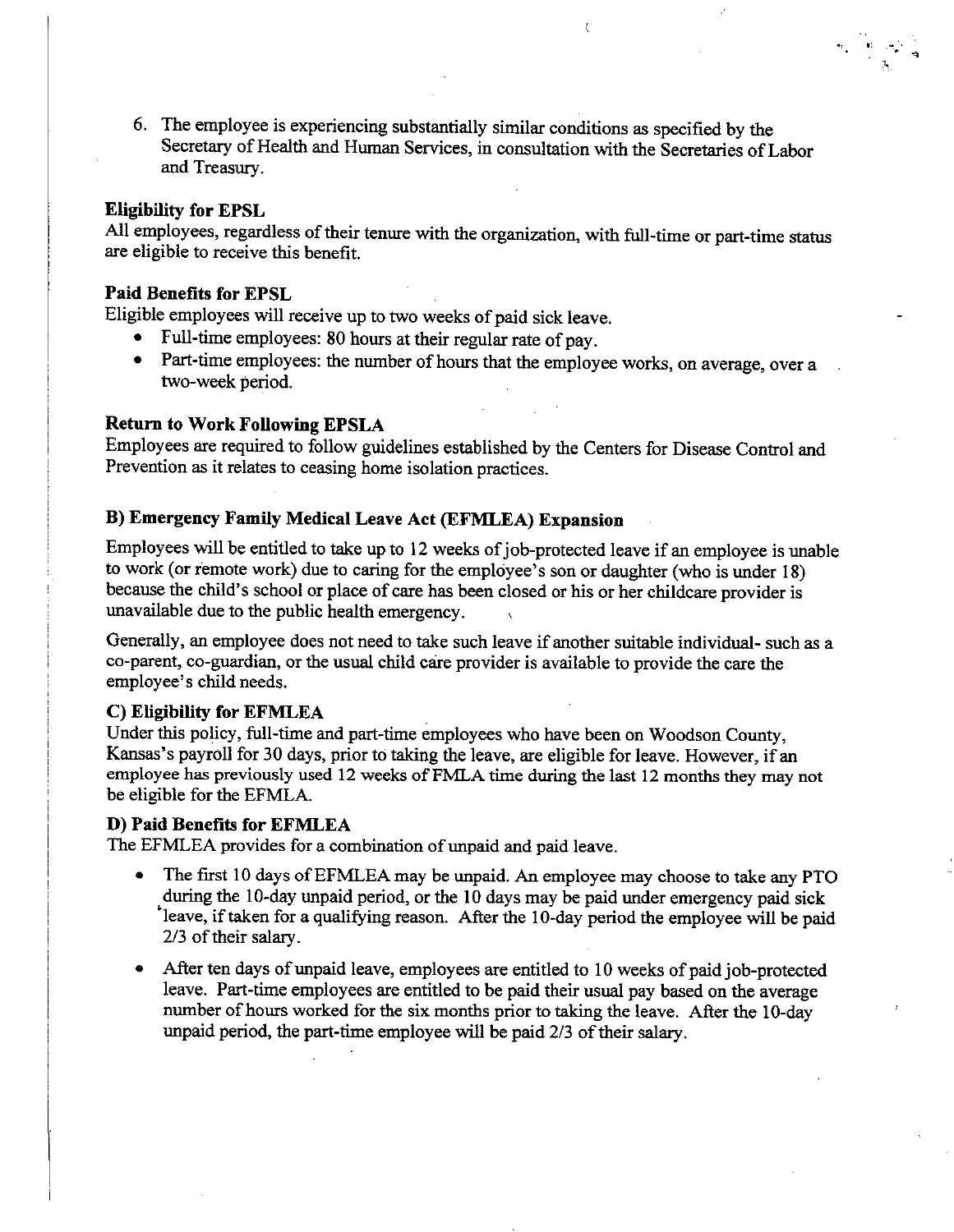# **Excluded Employees Under EPSLA and EFMLEA**

Pursuant to 29 CFR 826.30 Woodson County has excluded health care providers and emergency responders from leave requirements under the FFCRA Act so that they may continue to provide essential services for the community in this emergency.

- Health Care Providers Anyone employed at any doctor's office, hospital, health care center, clinic, post-secondary educational institution offering health care instruction, medical school, local health department or agency, nursing facility, retirement facility, nursing home, home health provider, any facility that performs laboratory or medical testing, pharmacy, OR any similar institution, employer, or entity.
- Emergency Responders Includes military or national guard, law enforcement officers, correctional institution personnel, fire fighters, emergency medical services personnel, physicians, nurses, public health personnel, emergency medical technicians, paramedics, emergency management personnel, 911 operators, public works personnel, and persons with skills or training in operating specialized equipment or other skills needed to provide aid in a declared emergency, as well as individuals who work for such facilities employing these individuals and whose work is necessary to maintain the operation of the facility.

## **Procedures for EPSLA and EFMLEA**

## **Notification to Employer**

Employees should request their need for emergency paid leave as soon as possible, by notifying their immediate supervisor, department head and the County Clerk and filling out a request form indicating the specific qualifying reason and date of requested leave. If an employee is incapacitated, the employee's representative should give verbal notice as soon as possible. Calling in "sick" does not qualify as adequate notice. An employee must provide sufficient information regarding the reason for an absence for the County to know that protection and benefits may exist under this policy.

# **Insurance Benefit Continuation During FFCRA Leave**

Coverage under group health insurance will continue while on leave, but employees must continue to pay their portion of the premium. Other employment benefits (such as group life insurance, AD&D, etc.) will also be continued during the leave, as long as the employee continues to pay any required contribution. Payment arrangements will be discussed with individuals upon their request for leave.

## **Certification for FFCRA Leave**

Generally, the County will require certification to verify the qualifying reason for the leave. Employees should be prepared to provide documentation such as a copy of any quarantine or isolation order, or written note by a health care provider advising self-quarantine, or a notice of closure of school or childcare provider (i.e. email, notification on website, or news article).